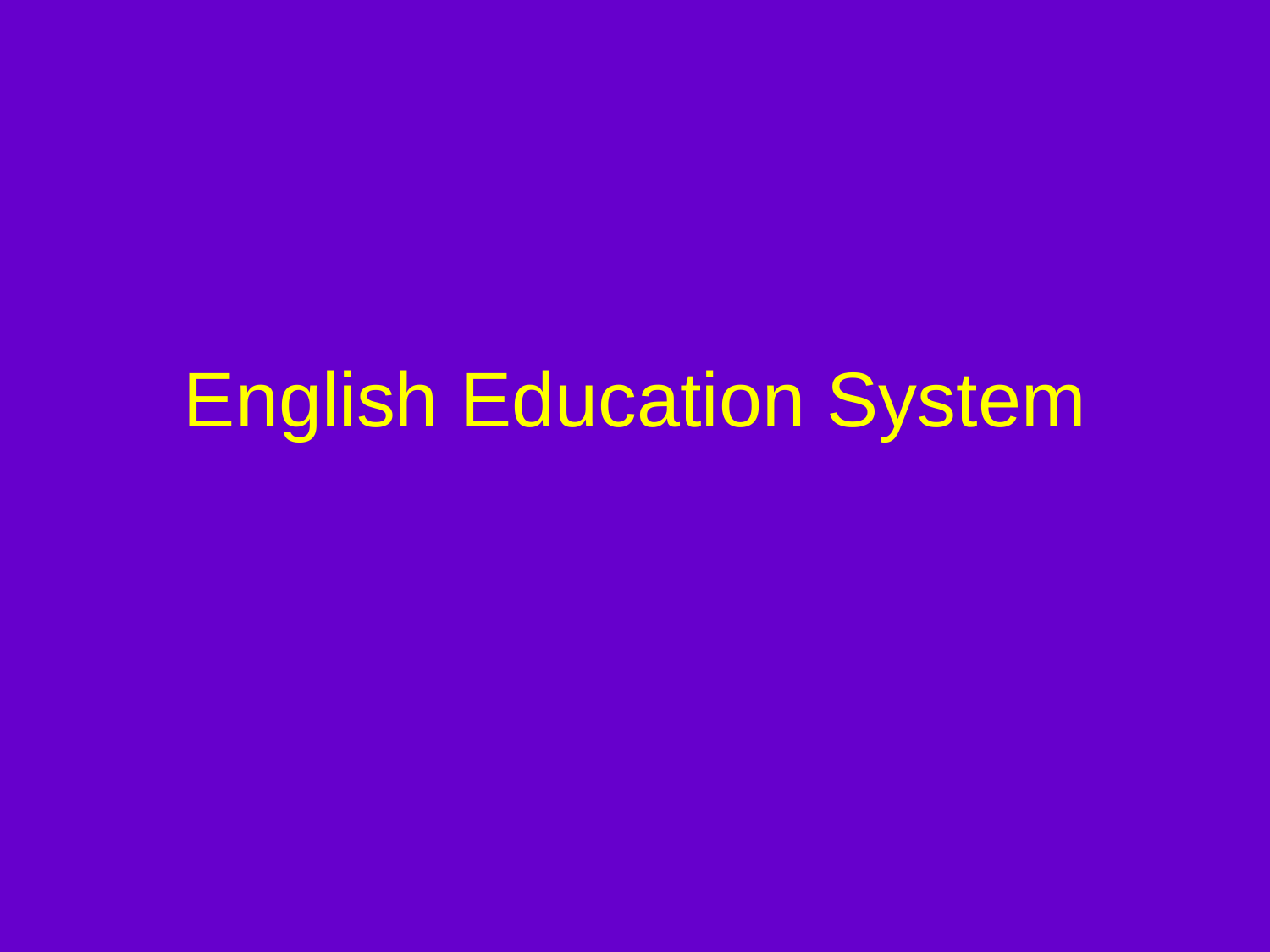# Kindergarden

- School usually starts at age 4 when students go to Kindergarden.
- At this stage, the main focus is to encourage:
- Student interaction with one another
- Basic reading and writing skills
- Authority within a school
- Free play and imagination.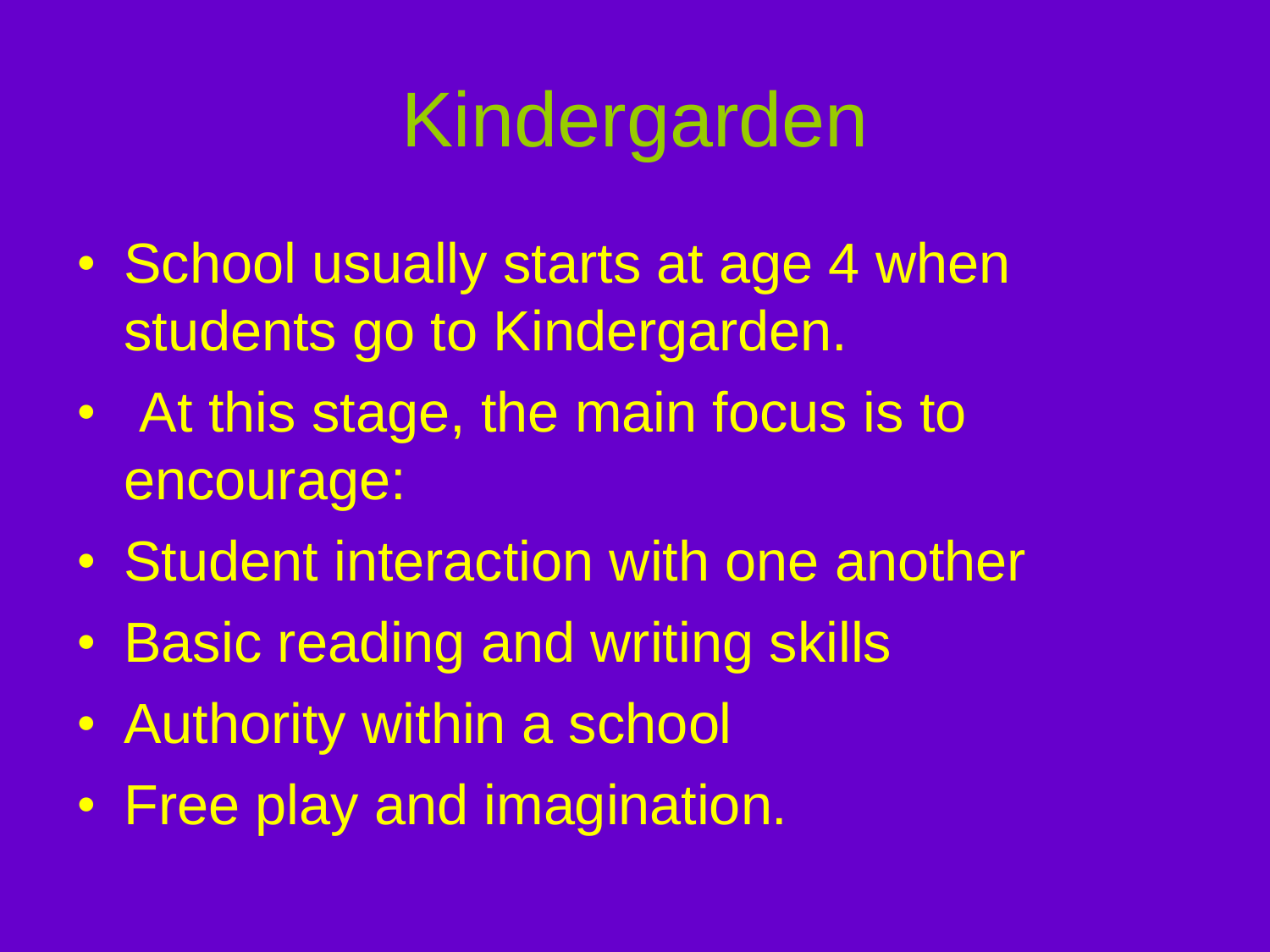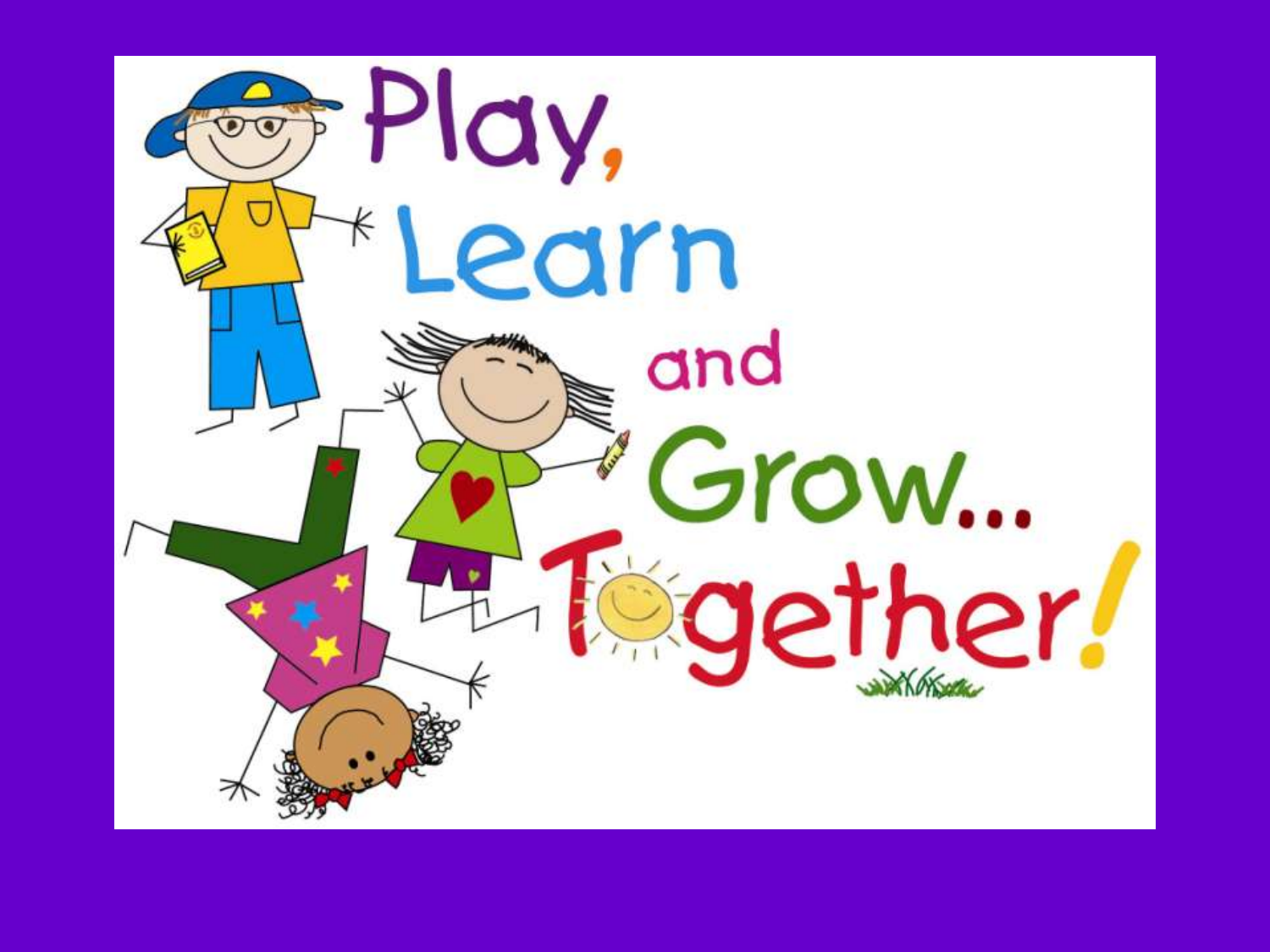# Primary School

- Also known as Junior school
- It is from Year 1 (age 5/6) to year 6 (age 10/11).
- In Junior school, all students do all subjects.
- Parents have the option to send their children to either state (public) school or private school.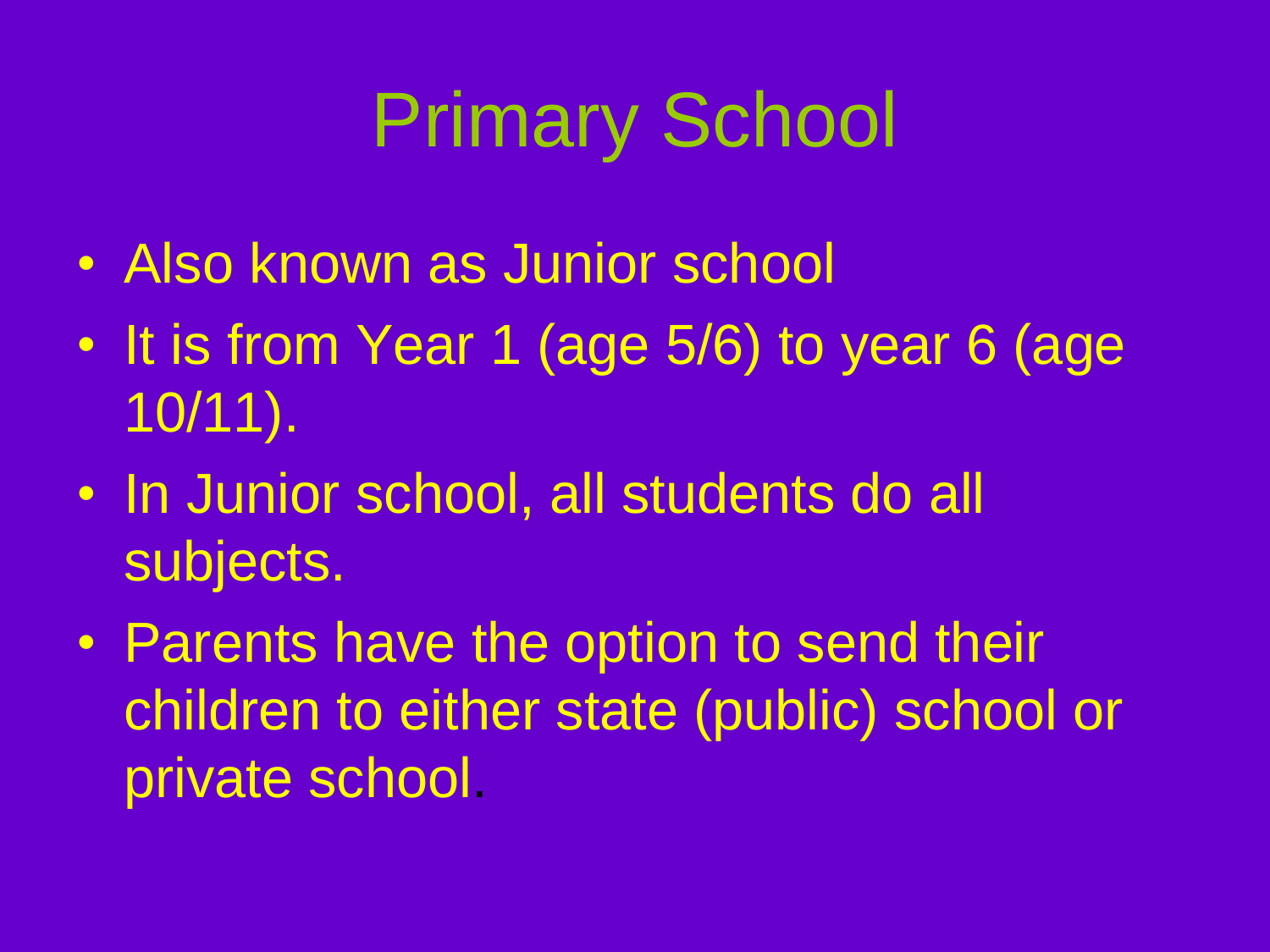#### State vs. Private

• The average private school fee per term for a day school is about £3400 .

• The average school fee for per term for a boarding school is about £9,200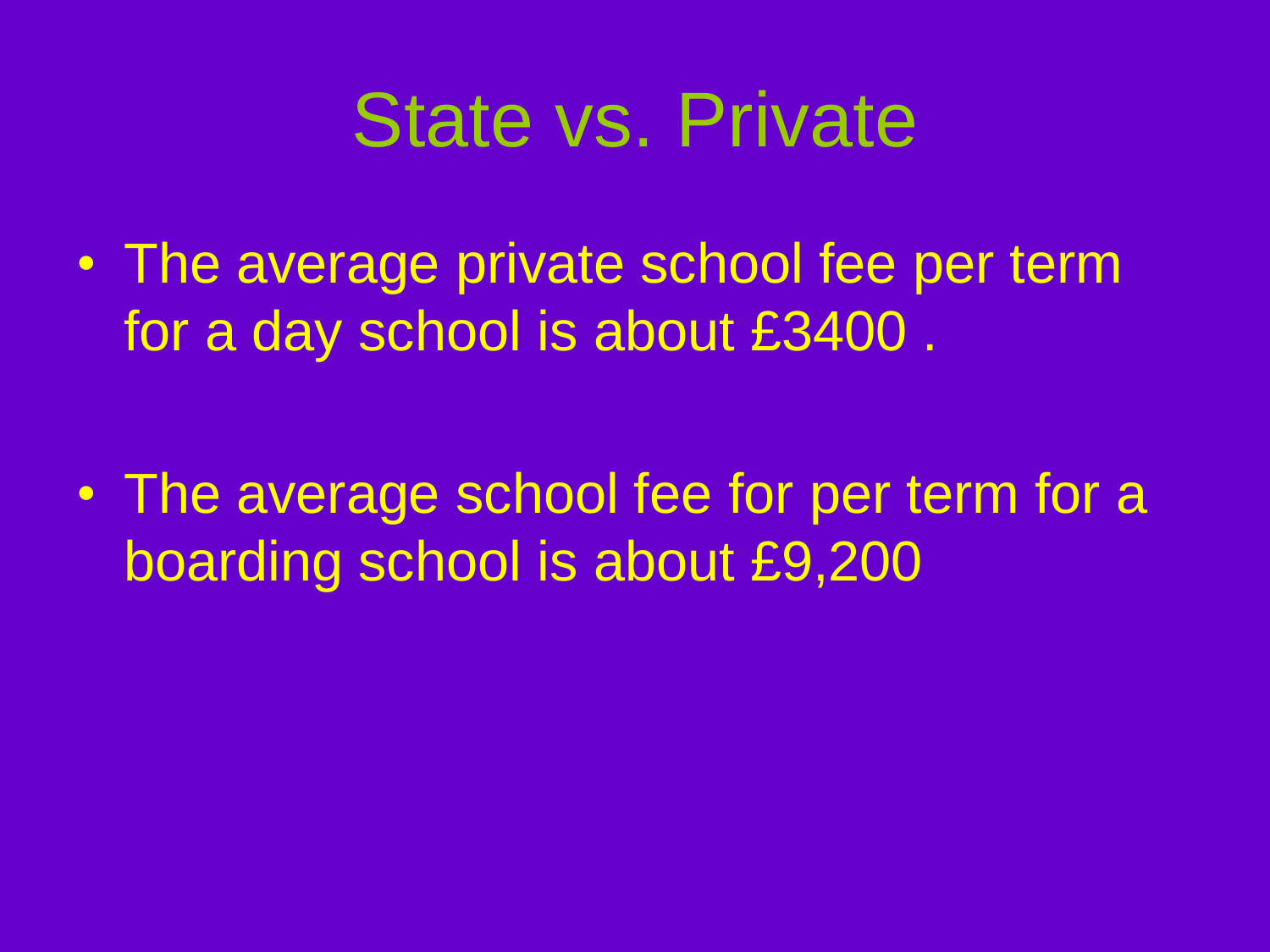#### **State education: Camden School for girls, London.**

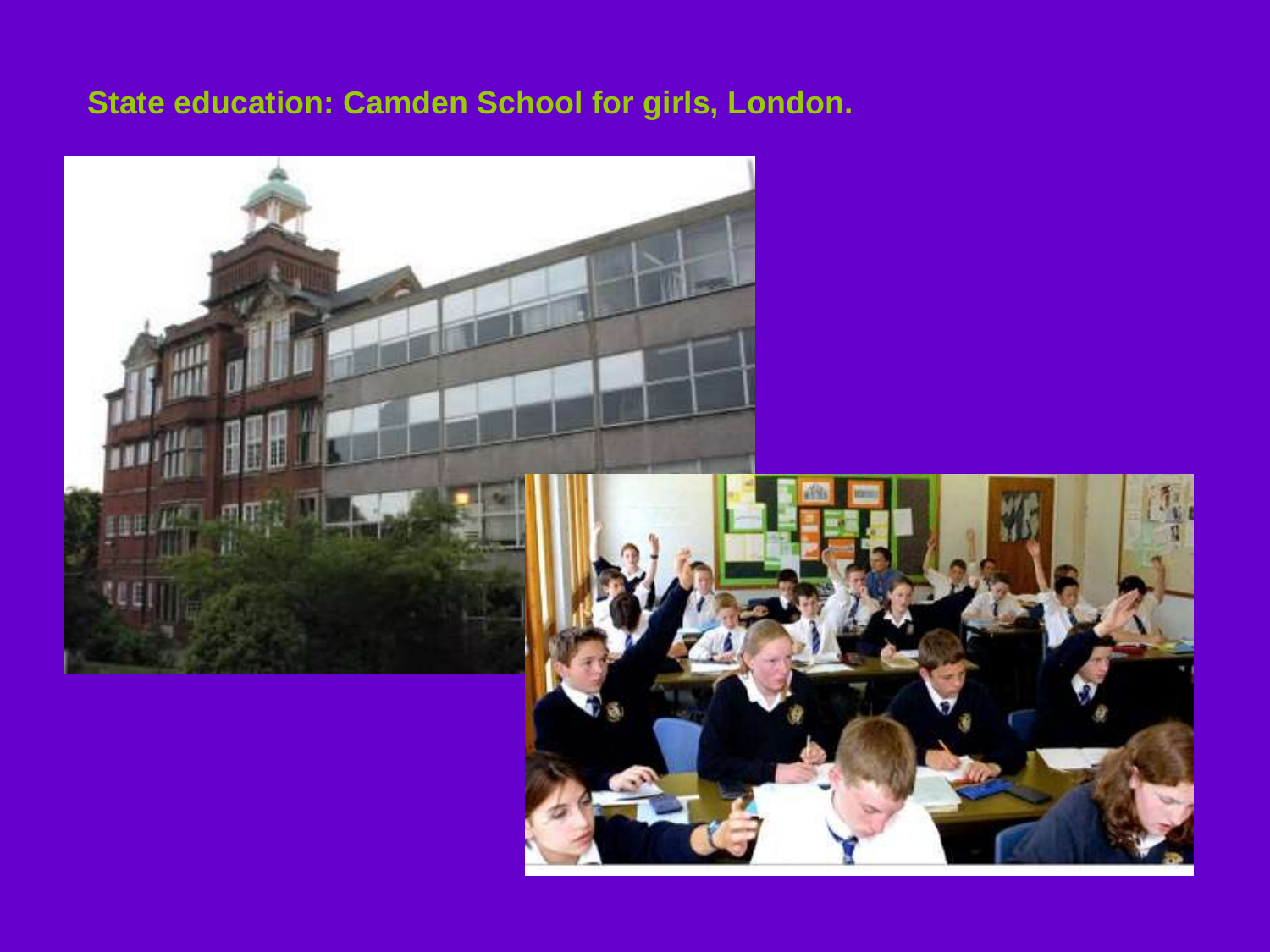#### Private education: St Chris, **Letchworth**





**III** 

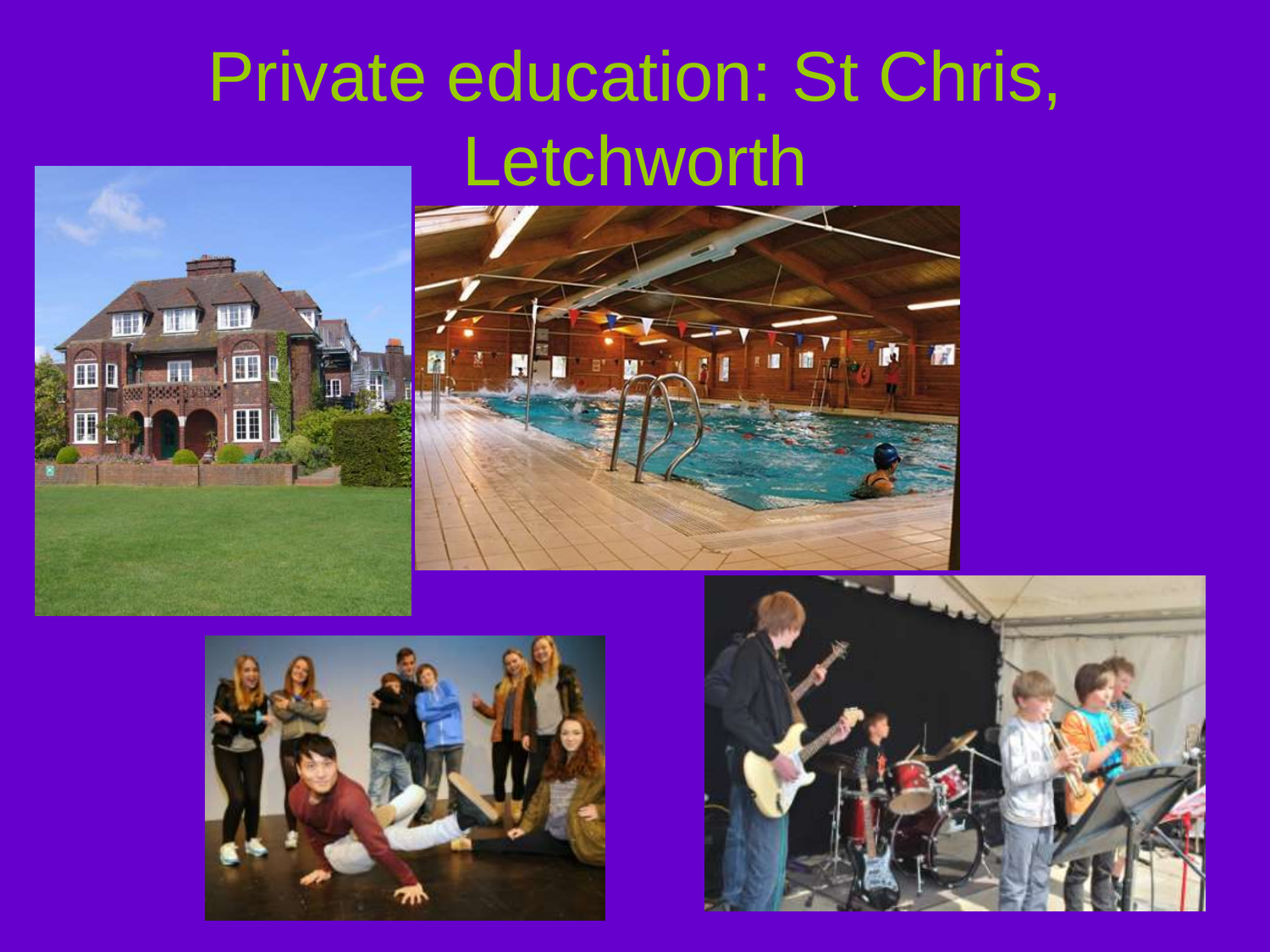## Facts about state schools

- Have to follow the National Curriculum, decided by the government.
- Have to participate in National Exams
- Tend to have more students in each class (up to 30)
- Have students of very mixed abilities
- Are subsidised by the government and have a determined budget.
- You usually go to the state school closest to your house. Often people move house in order to be close to a good school.
- ´Catchment area´.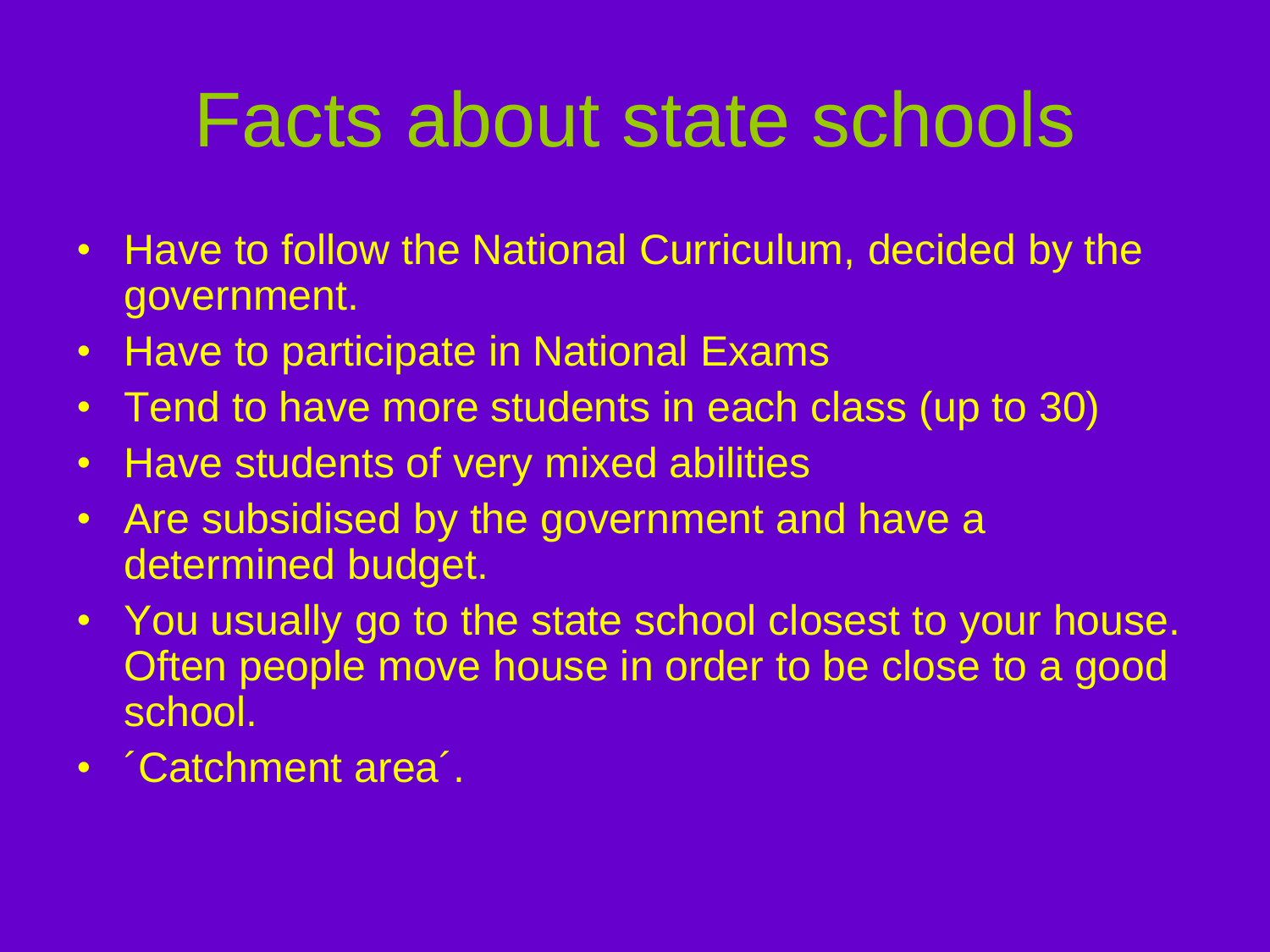## Facts about private Schools

- Tend to have smaller class sizes.
- May only select students who excel academically.
- May focus more on creativity and the individual student.
- Usually offer more varied extra curricular activities.
- Better facilities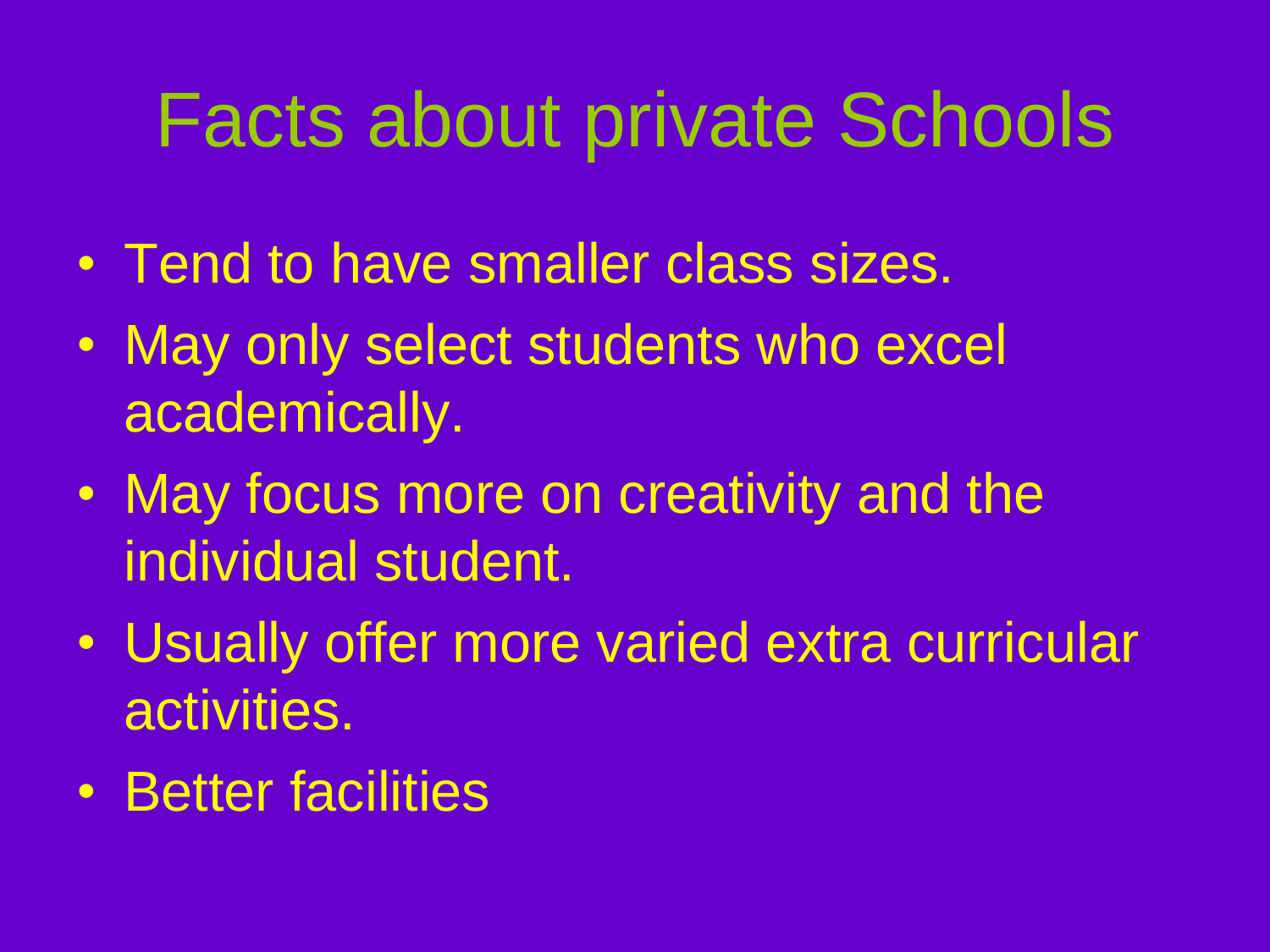## **Discussion**

- What do you think are the advantages and disadvantages of private/state education?
- What social class are able to go to private schools?
- What type of school do you think prepares you more for the real world?
- Why do you think parents send their children to boarding schools?
- Is there a similar system in Spain?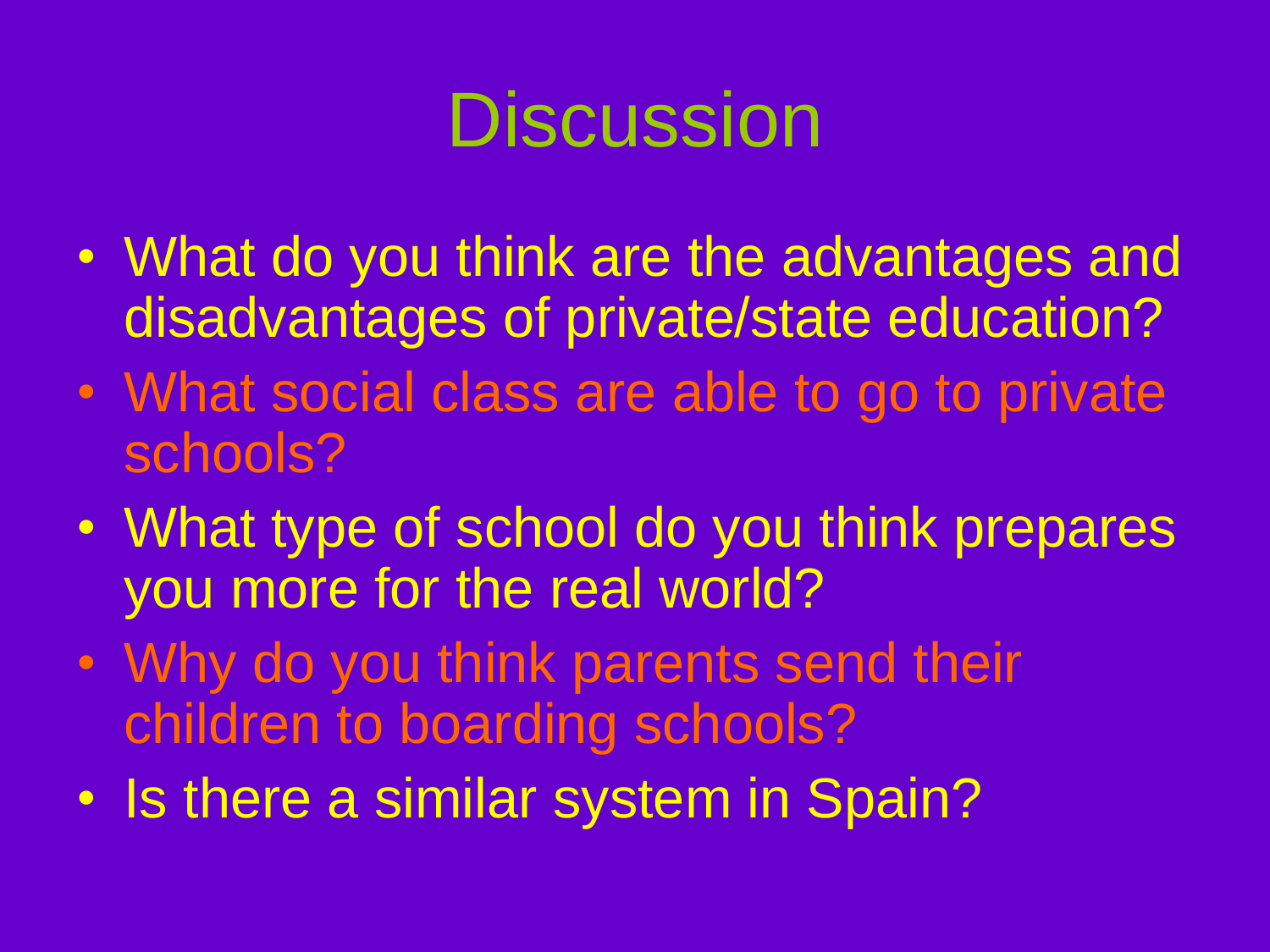# Secondary School

- If you opt to go to state school, at the end of year 6, you have to sit national exams called SATS.
- Year 6 children are tested in spelling, punctuation and grammar), reading and maths.Their writing is now assessed by the teacher rather than formally tested and as of 2013 there is no longer a science test.

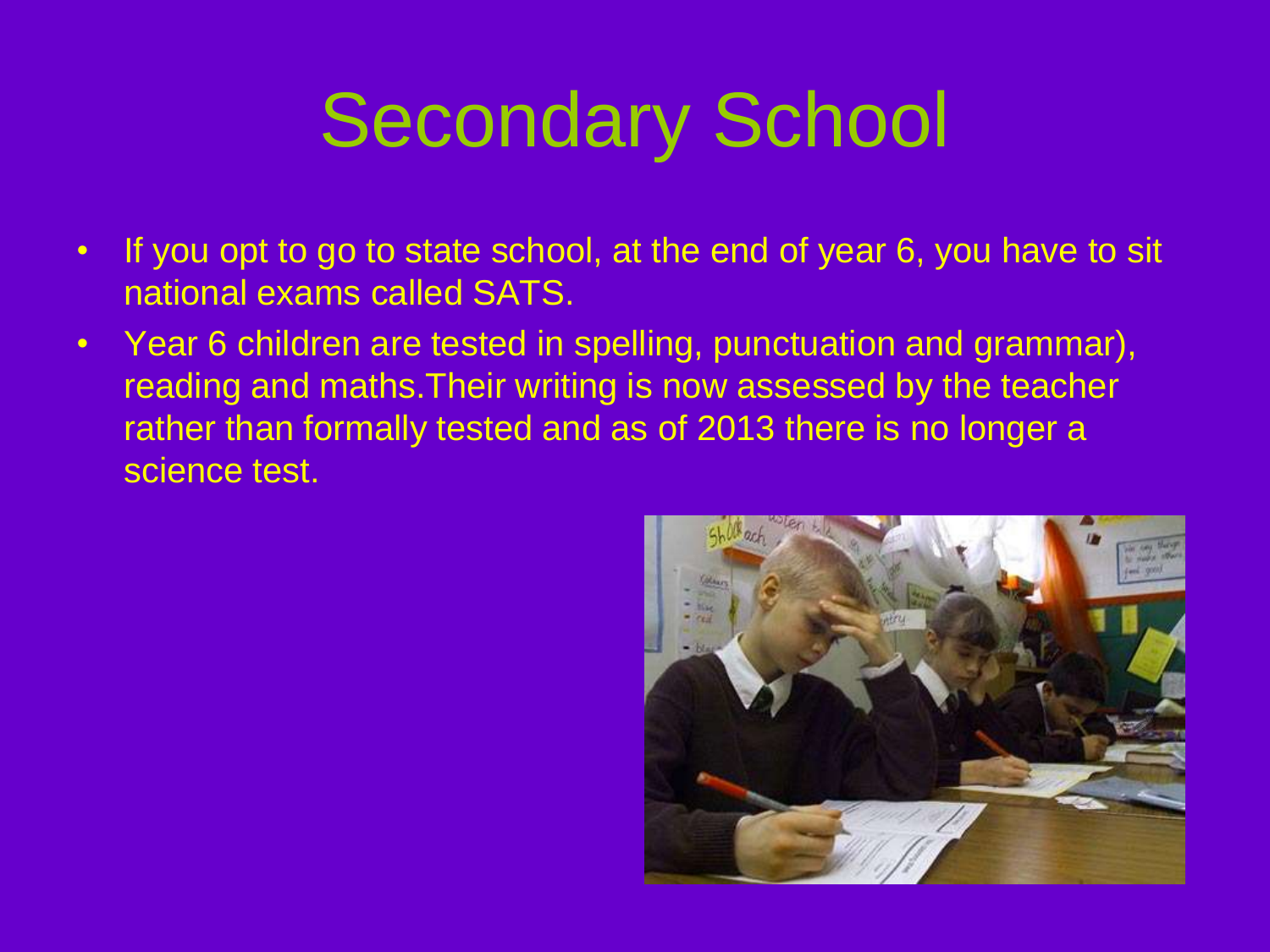### **Discussion**

- Do you have national exams at age 10/11 in Spain?
- Do you think that it's important to be examined from an early age?

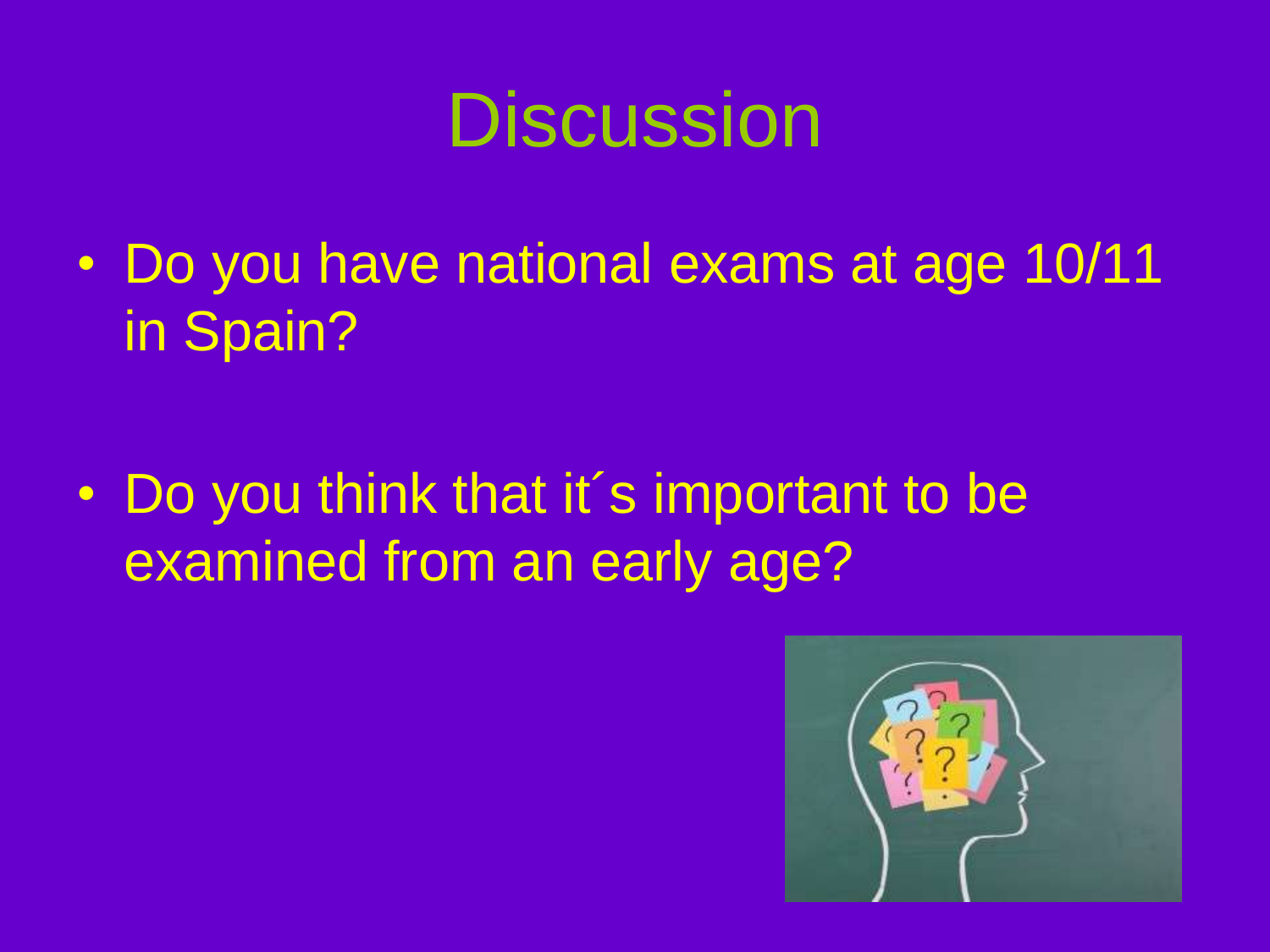# Secondary School

- Secondary school/ senior school is from year 7-11.
- From year 7-9 you have to study all subjects.
- For the whole of year 10 and 11 you prepare for national exams known as GCSE´S.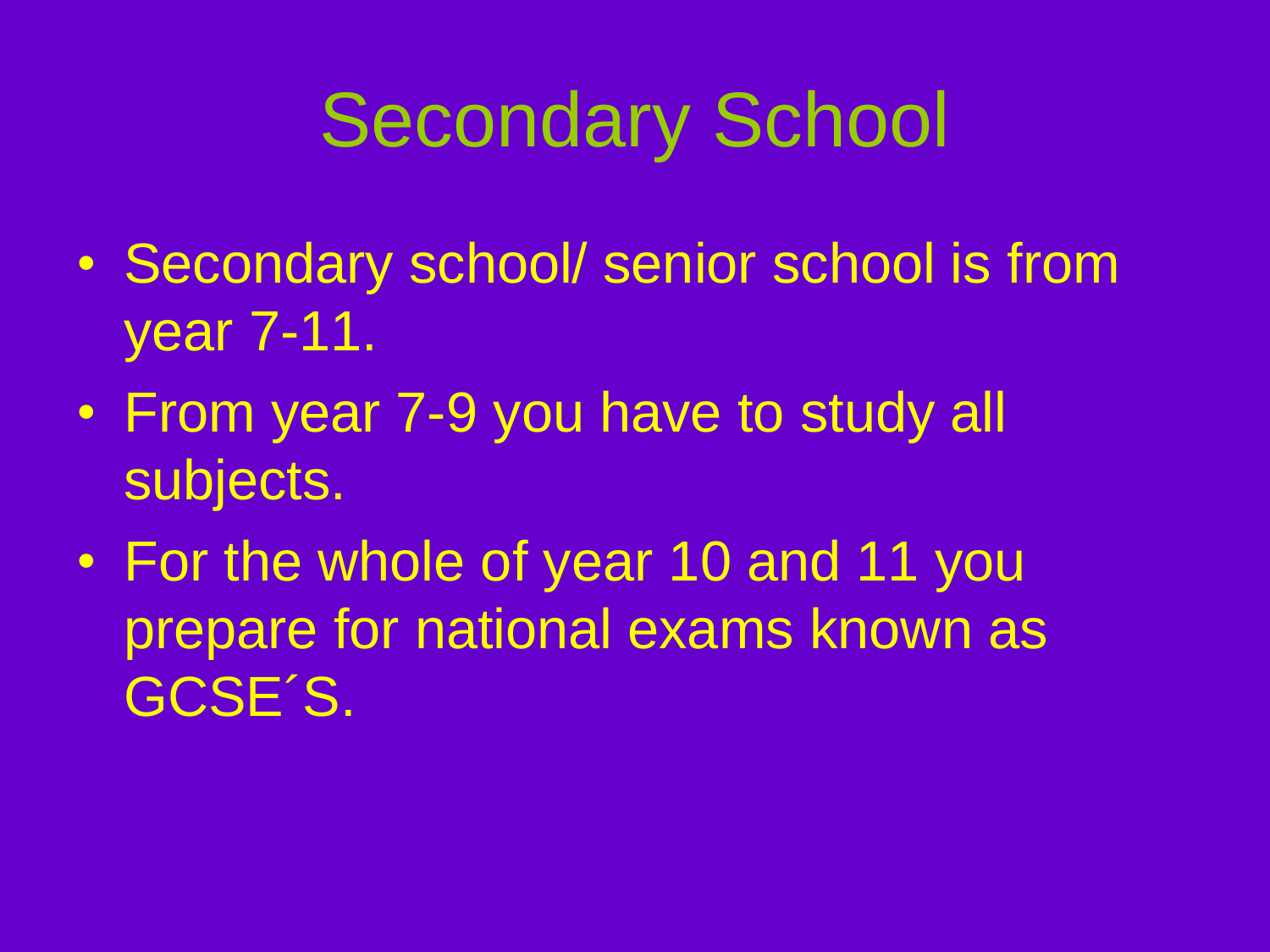#### GCSE´S

- In year 10, each student chooses 9 or 10 subjects that they would like to continue studying.
- English literature and language
- Maths
- Biology, Chemistry and Physics
- Are all obligatory, in both state and private schools!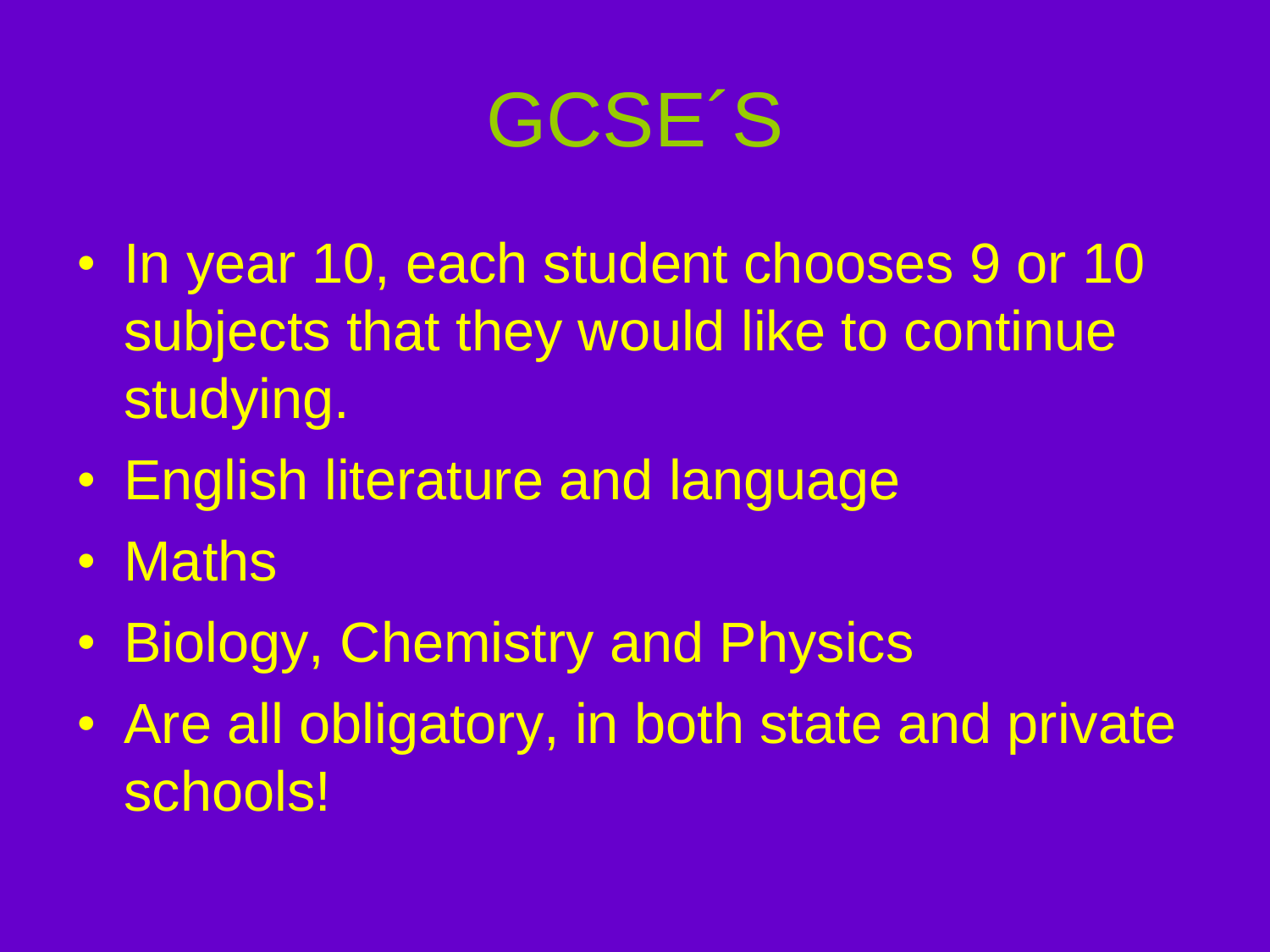## Extra subjects

- The subjects which you have the option to choose are:
- Languages (French,Spanish,German etc)
- **Geography**
- History
- Religious Education
- Art
- Design Technology
- Drama
- P.E

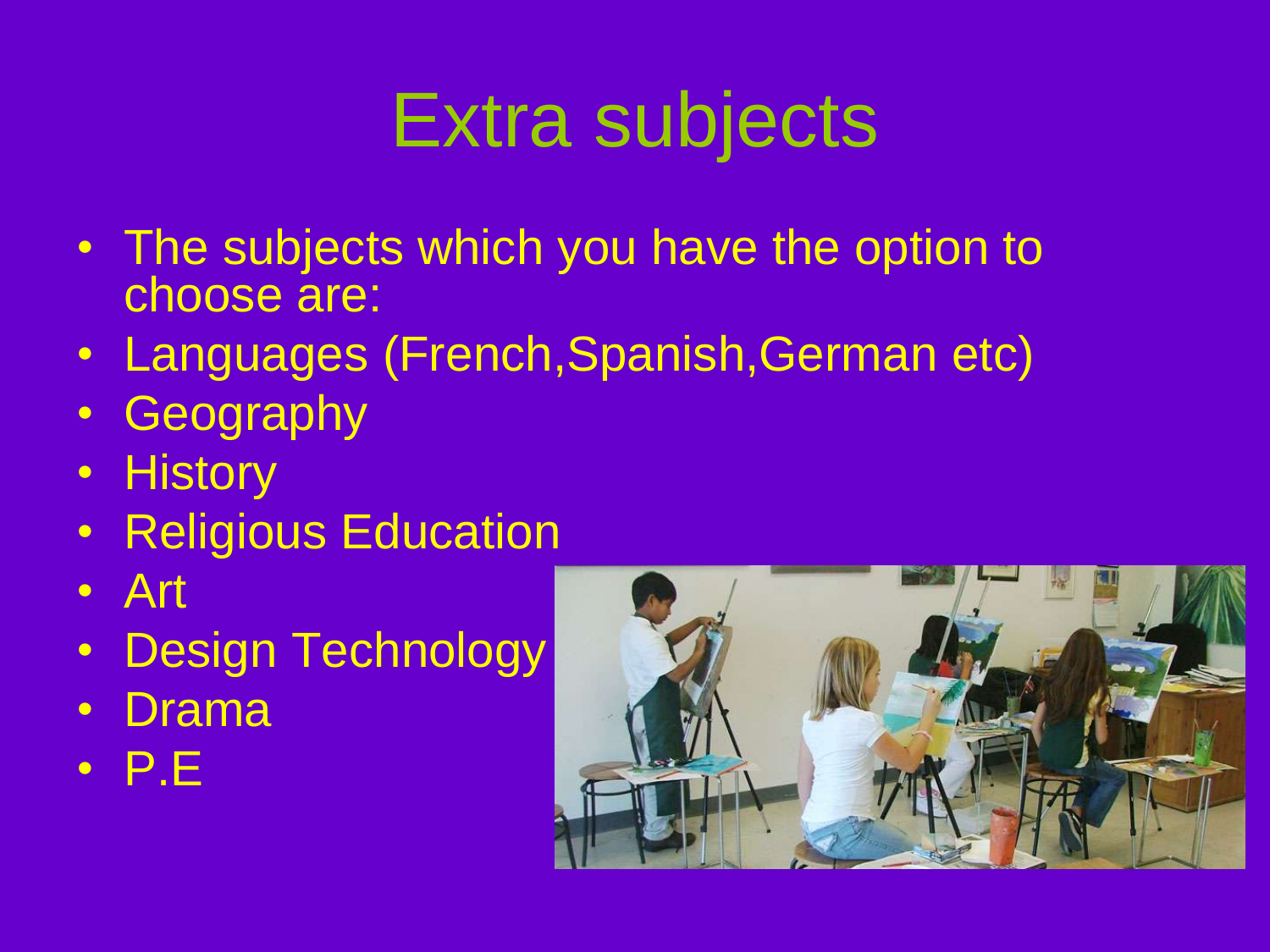## Results day

- After 2 years of intense studying, the students are examined in GCSE´S in June of Year 11.
- The results are not published until August.

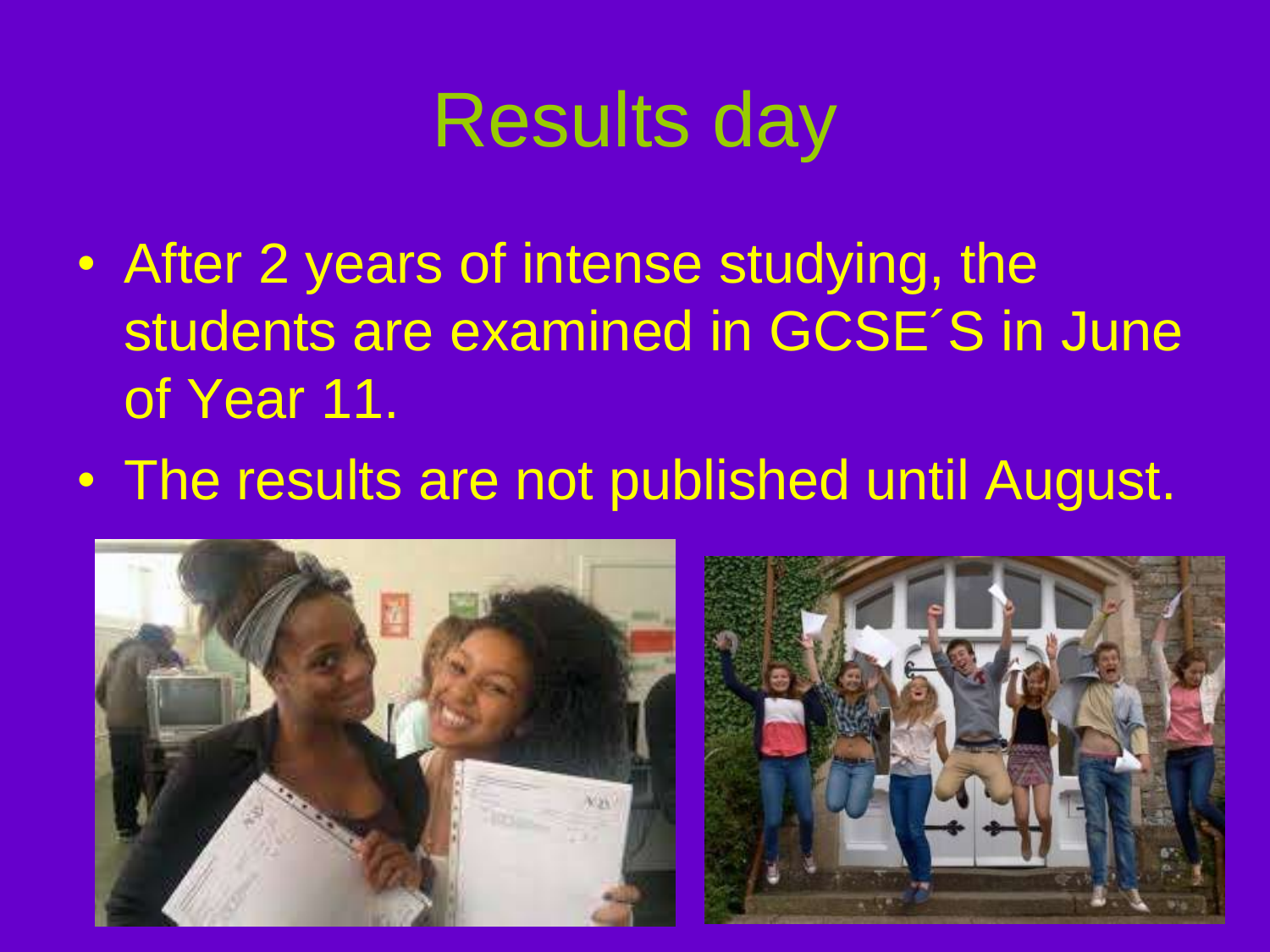## Future options

- Depending on your GCSE results, depends on what you can do in your future, there are many options:
- Go to 6th form where you are prepared for A-Levels and then have the choice to go to university.
- Do a vocational course where you study and work. Eg. Mechanic, chef, administration, hairdressing etc.
- Get a part time or full time job.

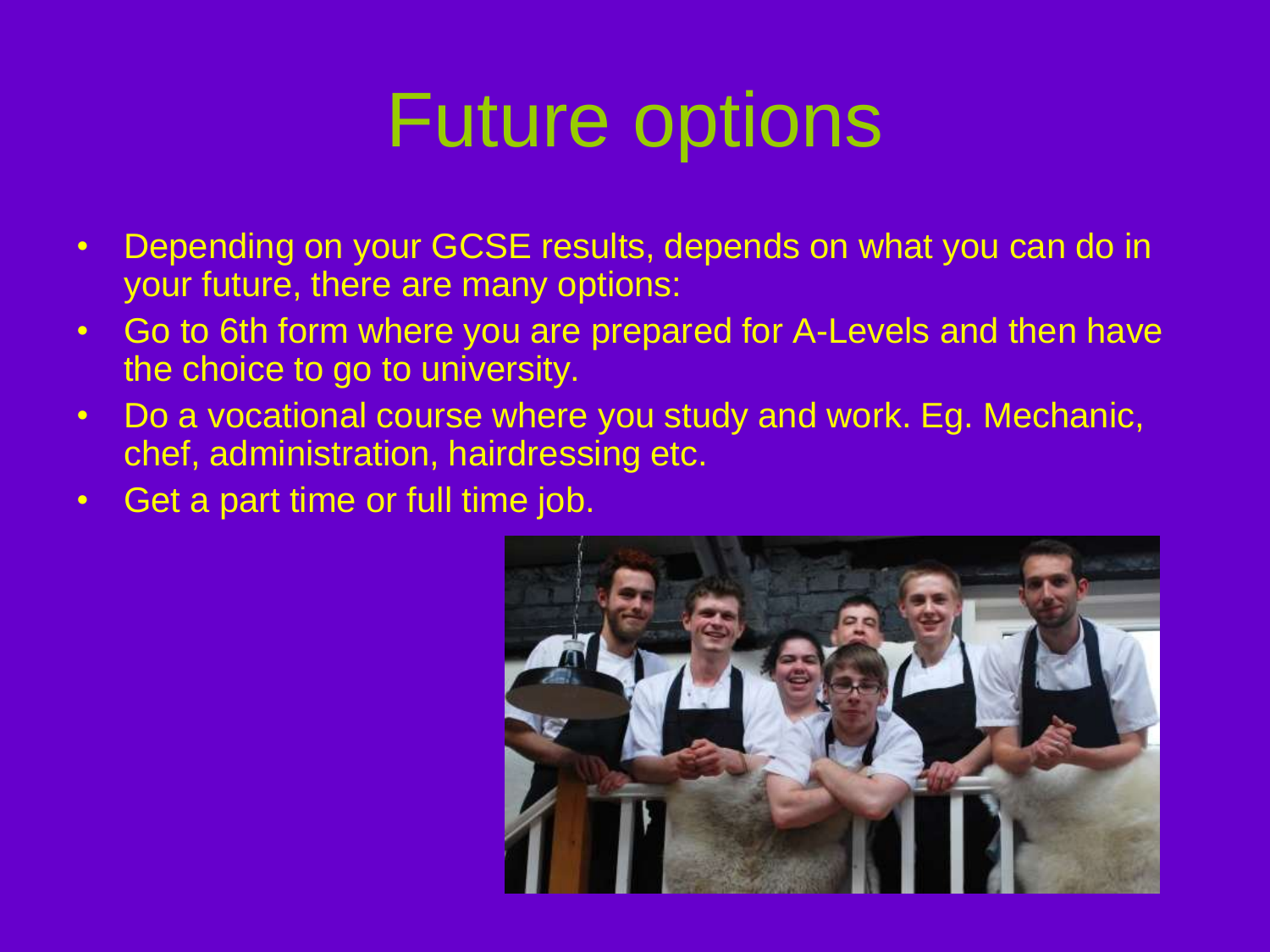#### A-Levels

- 6th form is 2 years, from age 16-18.
- If you decide to go to 6th form and take A-Levels, you choose 4 subjects of your choice.
- There is plenty of choice regarding your subject options.
- New subjects such as: psychology, sociology, philosophy, economics are introduced at 6th form.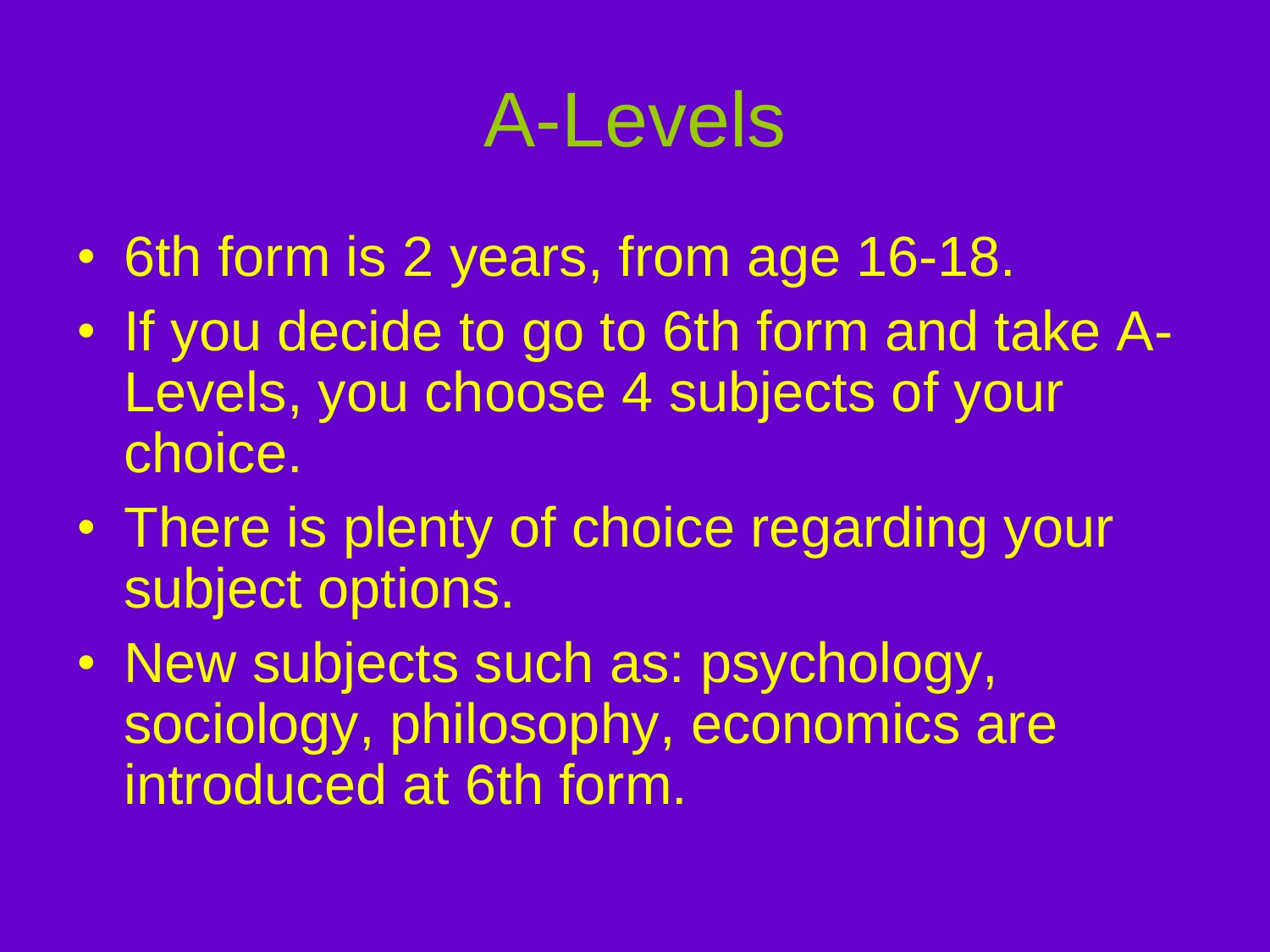#### **Exams**

- At the end of the 1st and 2nd year there are exams.
- The first year exams are called AS Levels.
- The second year exams are called A-levels.
- Your results from the 1st year contribute to your result from the 2nd year.
- These exams are the most important of your school career as they decide whether you can go to university or not.
- Before, A-levels were graded A-E, however now they have introduced an A\* to encourage the top students.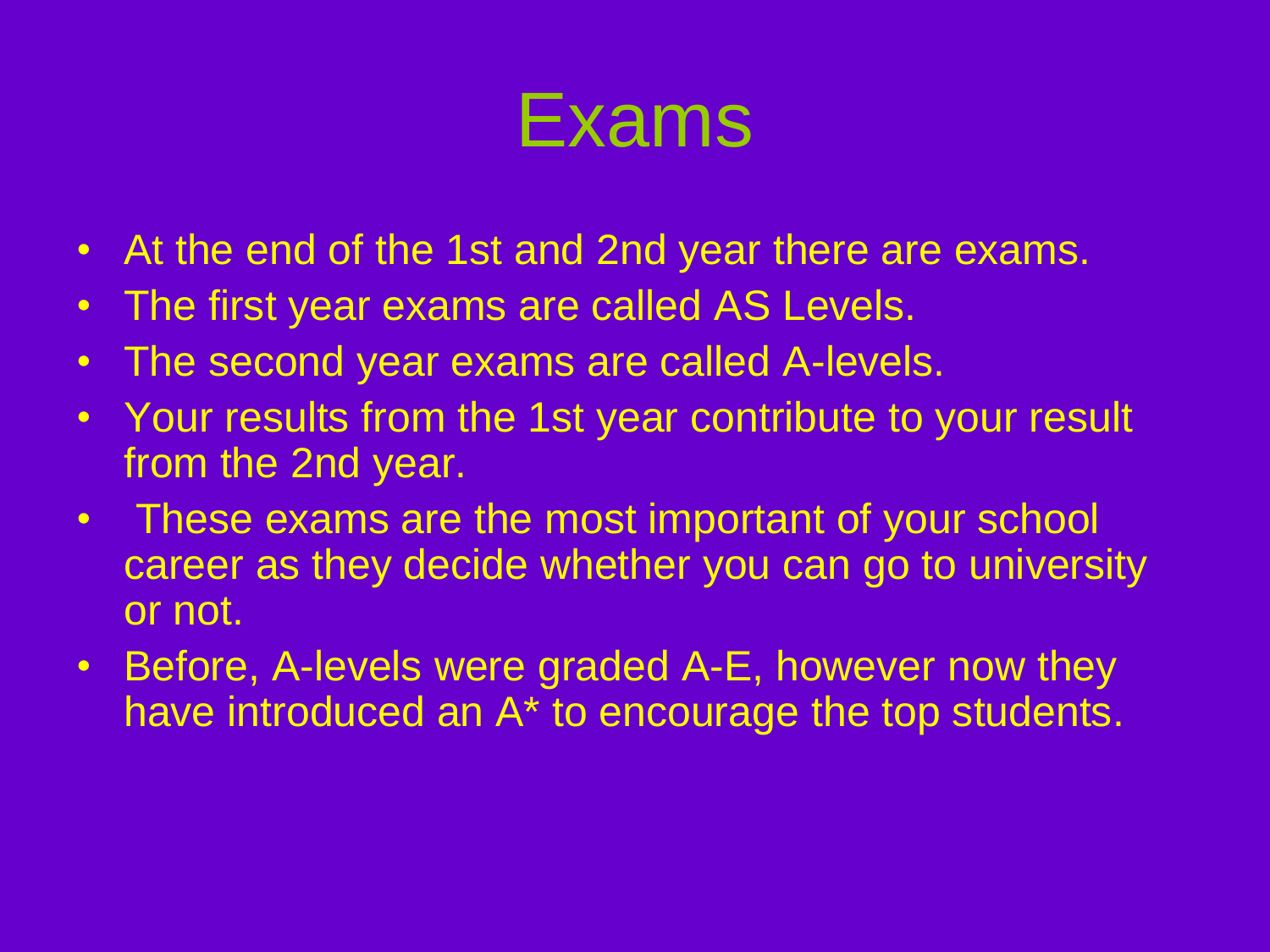## **University**

Before going to univeristy, some students choose to take a ´ gap year ´. During this year, they work to earn money and then usually go travelling.

On my gap year I went to China and South America!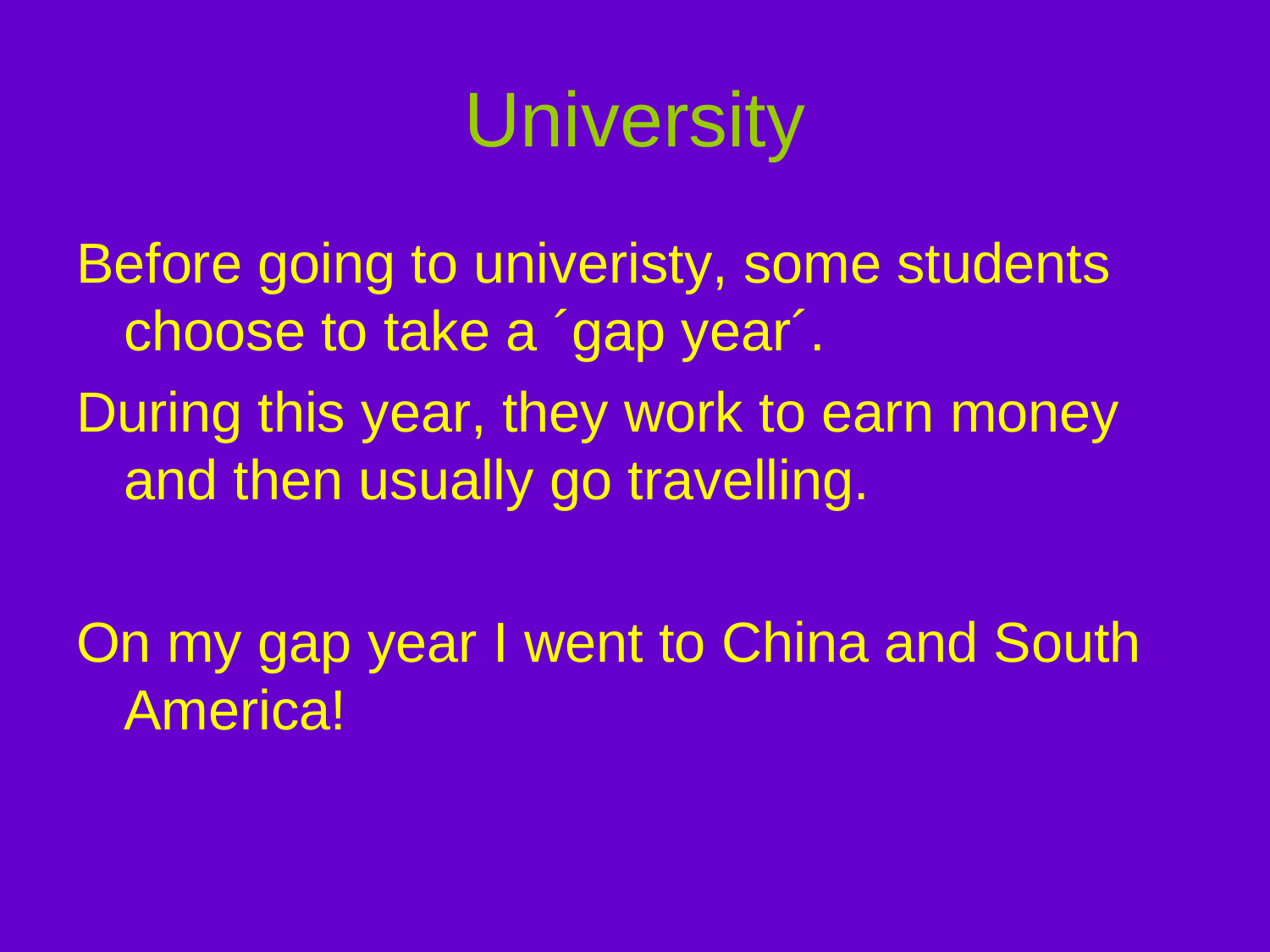## University Attitudes

- Univeristy is supposed to be a fun learning experience, crucial to your personal development.
- Students often go to university far from their home towns.
- University fees went up recently and now cost around £9000.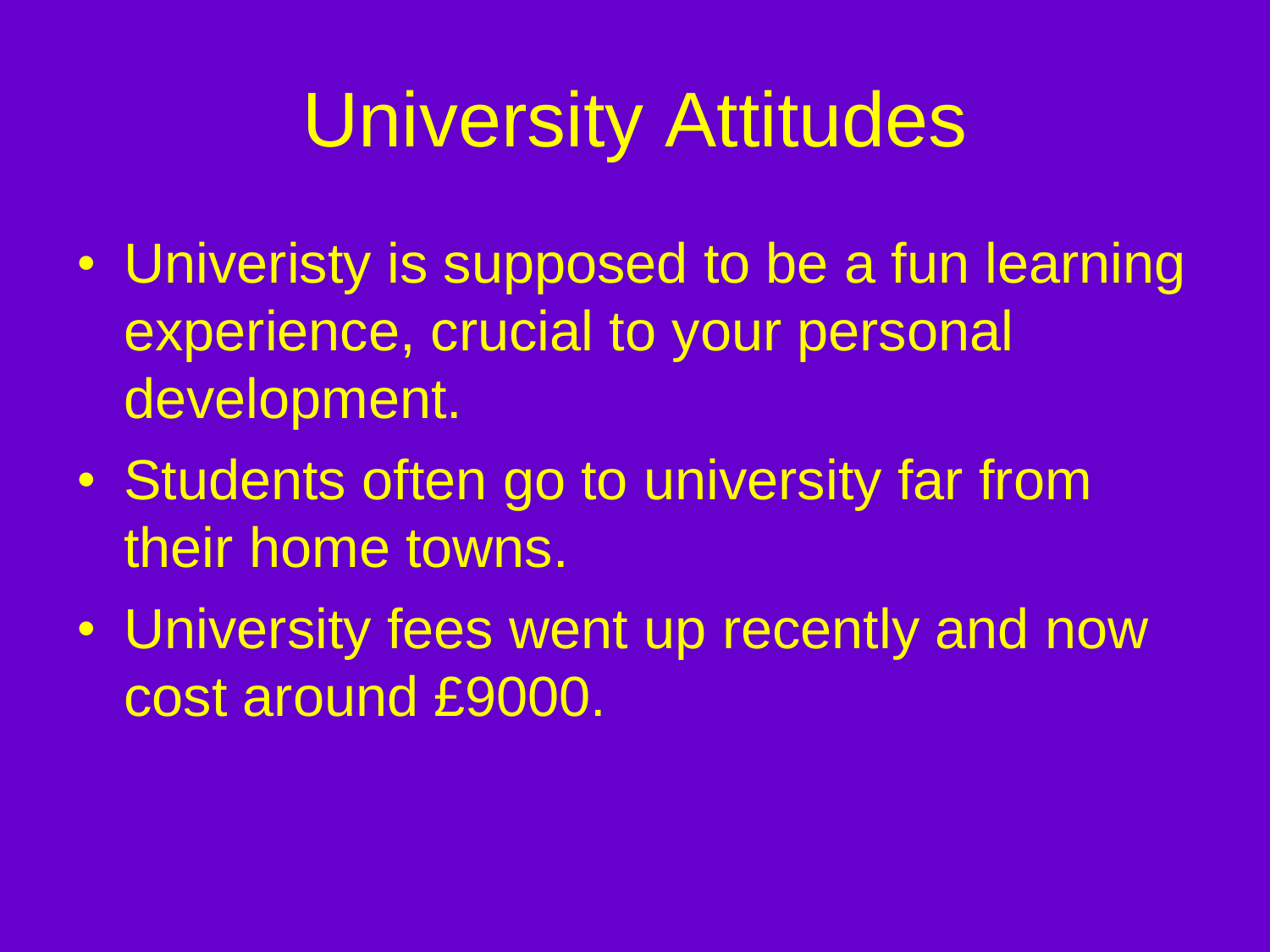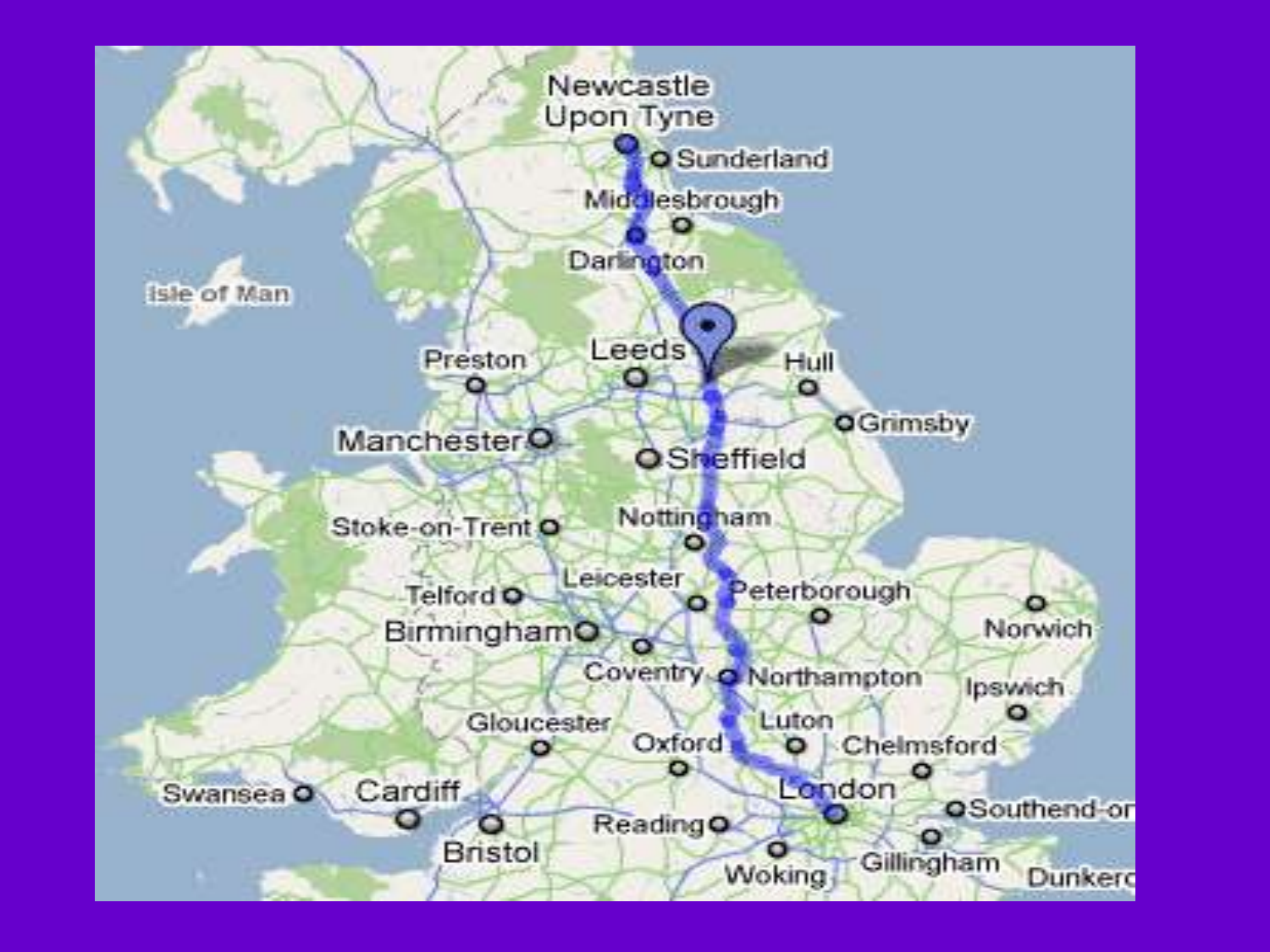### Freshers Week

• The first year of university, students usually live in a student residence. In the first week there are parties,concerts and activities every day organised by the university for everybody to meet each other!